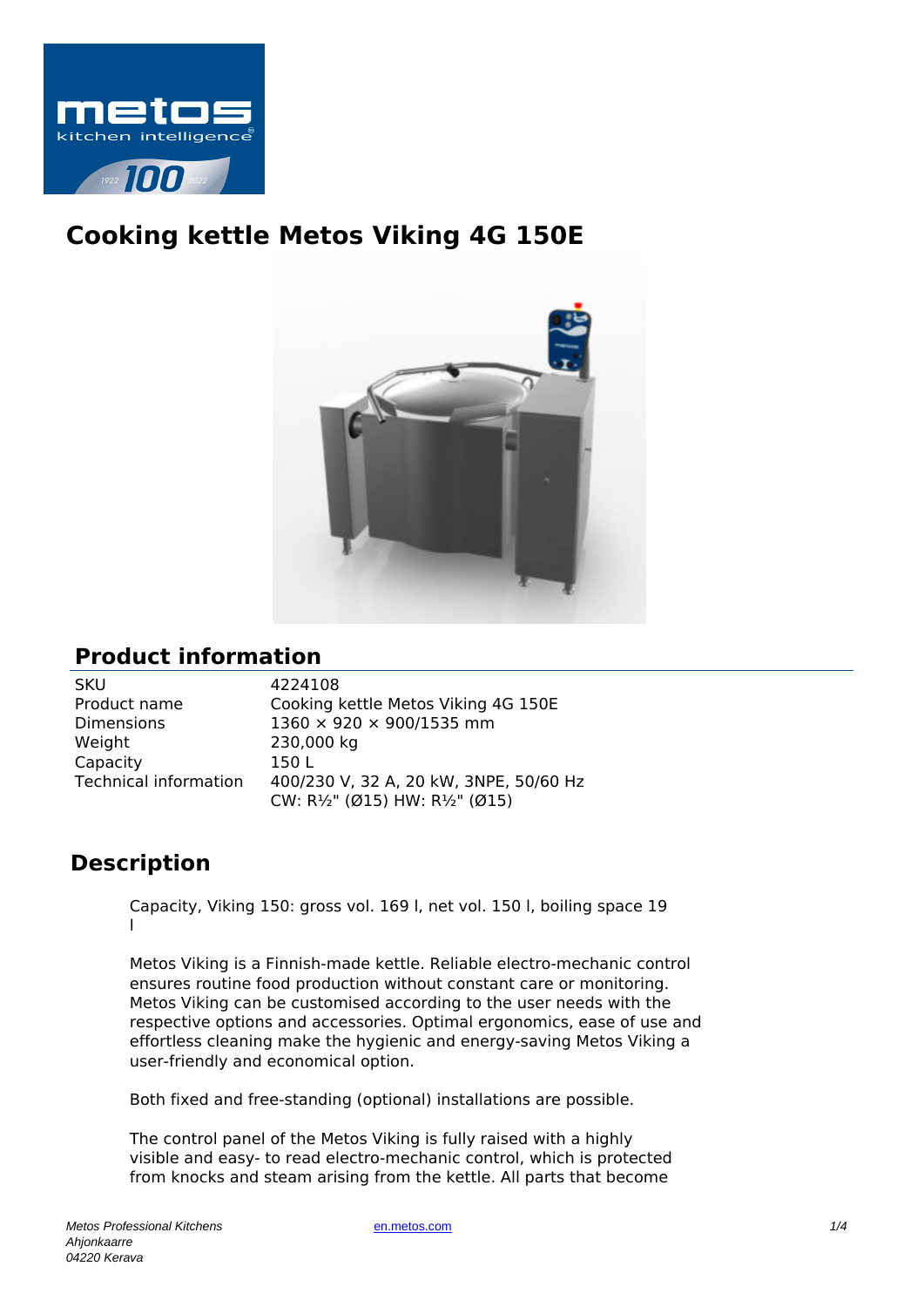

dirty in everyday use, are easily removable without any special tools and are dishwasher-safe. The kettle has a sturdy stainless-steel lid. Safety Grid Lid (as option) to facilitate adding of raw ingredients. Room for chef´s tools is available on the control pillar top. Fully automated water filling (optional) is available.

It is possible to group Metos Viking 4G kettles by connecting them to other Metos 4G kettles and fixed Proveno 2G and 3G kettles without an intermediate support pillar between the kettles. The tilting height from the pouring spout to the floor is 600 mm in the high tilting Metos Viking 4G kettles. An elevated installation frame is available and can be customised according to the desired tilting height (optional).

DELIVERY INCLUDES:

- 40-100 l stainless steel lid. Dishwasher safe.
- 150-400 l a quick release stainless steel lid. Dishwasher safe. Rotating mechanism in the lid enables washing the lid even in the upright position while fixed to the kettle.
- stainless steel measuring stick, which is also dishwasher safe
- support pillar
- accessory hook

OPTIONS (ordered together with the Viking kettle)

- electronic or direct steam operated model
- hand shower with three options: S1 Standard, Heavy Duty S2 or Reel-in Hand shower S3
- water automatic, food water filling
- jacket water filling, automatic (of steam jacket, E-models)
- draw off taps and valves D1 and D2
- alternative voltages
- double water connection; please see further details below
- Socket outlet (230V10A) behind the control panel
- 40-100 I lid with lifting device
- welded and seamless bowl cover is available for increased hygiene. Due to the fully welded outer surface the whole device is urethane insulated ensuring excellent energy efficiency.

#### INSTALLATION OPTIONS

- fixed installation: with a sub-surface installation frame
- $\bullet$  fixed installation: with a surface installation frame
- elevated installation frames are available for fixed installation
- free standing installation: frame and feet
- free standing, midfloor kit 1
- free standing, midfloor kit 2
- group installation accessories are available for all options above
- it is possible to fix a free-standing combi-kettle to the floor with installation flanges which do not penetrate into the floor surface. Installation flanges do not prevent moving of the kettle as necessary.

#### ACCESSORIES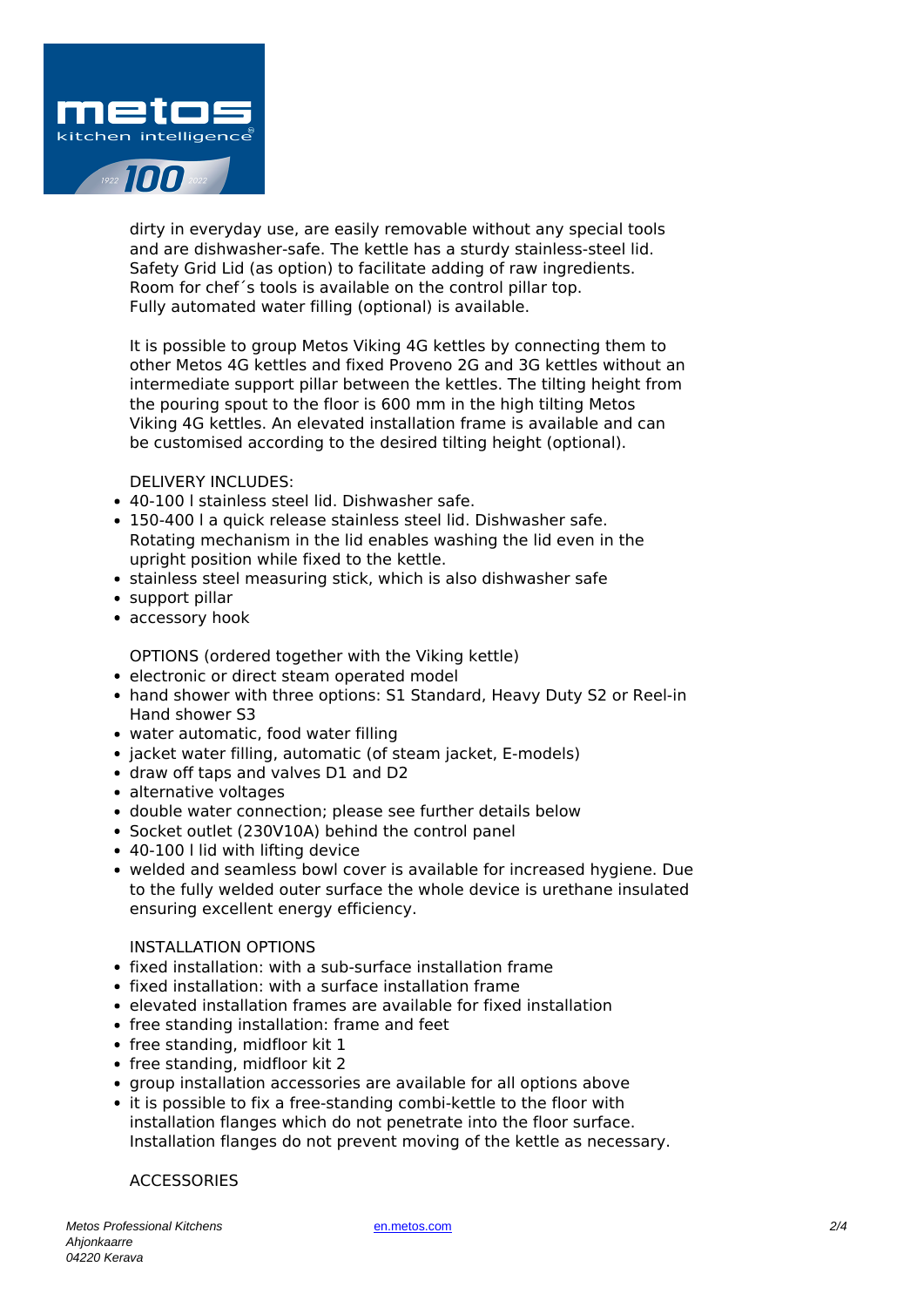

- strainer plate
- strainer plate extension for 300 to 400 l kettles
- pouring adapter (spout reducer)
- wide range of accessories for various cooking purposes

#### MATERIALS

The kettle is made entirely of stainless steel with an inner surface of acid resistant stainless steel. Protection class: IPX5

#### CONTROL PANEL

- a large electro-mechanic control panel, which is fully raised from the control pillar
- the screen is protected from knocks as well as steam rising from the kettle
- informative control panel controllers, switches and buttons are equipped with respective icons and visual signals
- illuminated and highly visible LEDs refer to active functions
- emergency stop function

#### HEATING

Maximum temperature +120°C, and a heating selector switch with 6 settings. Maximum operating pressure of the system is 1.0 bar corresponding +120°C on the inner surface of the kettle.

#### FOOD WATER FILLING

- manual food water filling with a rotating switch
- ideally located water spout on the edge of the kettle allows filling the kettle with water even when tilting the kettle, or with low water pressure. The possibility to add water when the kettle is being tilted is extremely useful, for example, when cooking or rinsing pasta.

#### WATER AUTOMATIC, FOOD WATER FILLING

Automatic food water filling (optional) Food water is added by pushing the respective button on the control panel. Litres are displayed on the digital screen.

- the water filling button is being pushed down, until the desired amount of water has been added to the kettle.
- automatic running of the water stops when the pre-determined number of litres has been reached. Ideally located water spout on the edge of the kettle allows filling the kettle with water even when tilting the kettle, or with low water pressure. The possibility to add water when the kettle is being tilted is extremely useful, for example, when cooking or rinsing pasta.

#### TILTING

Efficient and power full electric tilting for 40 to 200 l kettles, and hydraulic tilting mechanism for 300 to 400 l kettles. According to